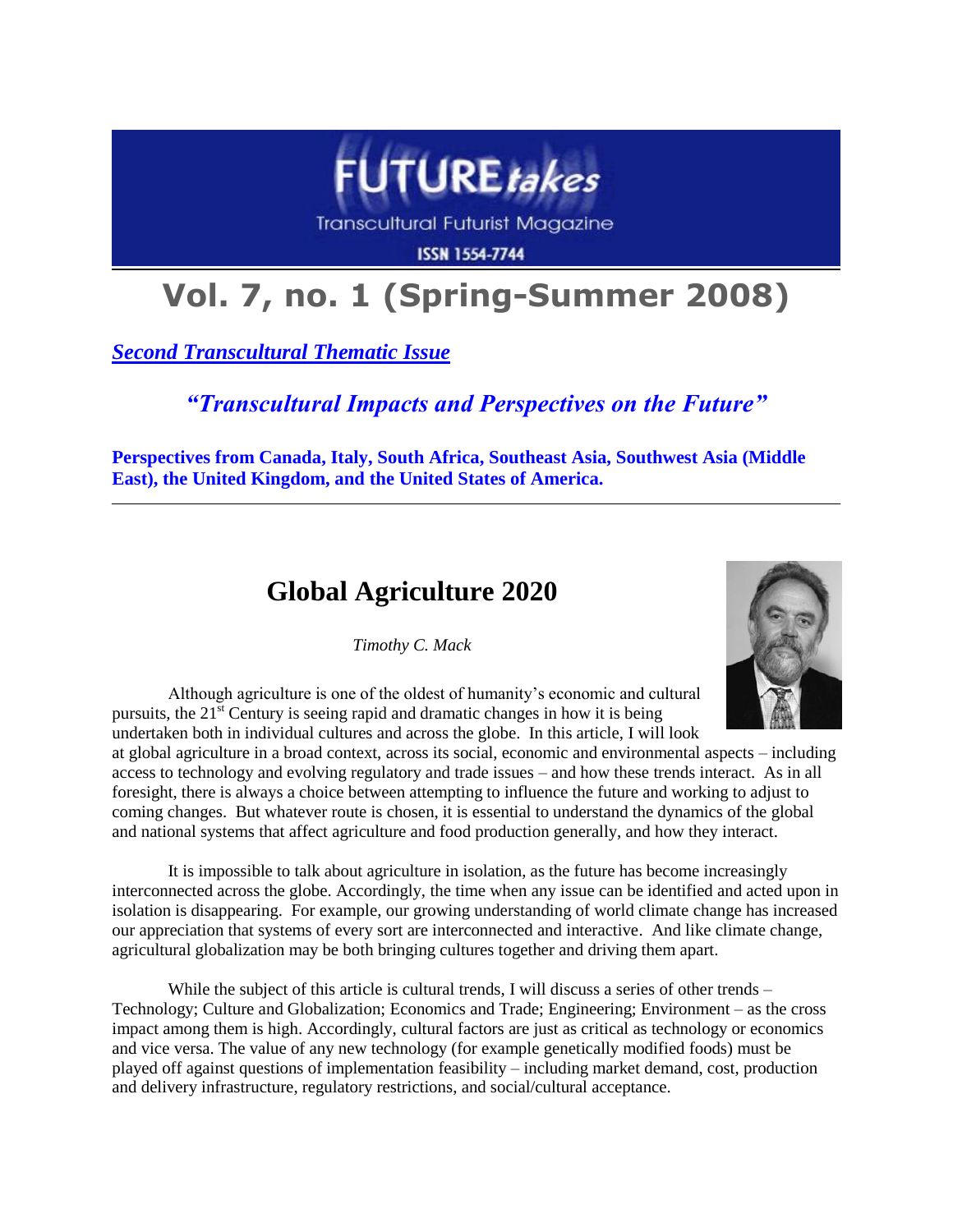#### **Technology**

In many arenas, technology is a driver of change, but recently agriculture has not been as responsive to the miracles of science. While food production rates expanded faster than population from the 1950s through the mid-1980s, that has reversed over the past two decades. Desertification, soil erosion, and conversion of cropland to other uses all added to this, and falling water tables and rising global temperatures have intensified the rate of change. While new strains of grains and improved fertilizers offset these declines somewhat, no truly revolutionary technology improvements have been introduced in the 21<sup>st</sup> century, and the global growth of land productivity has slowed by half since 1990. Specially, while grain yields rose about 2.7 % annually in the 60s and 70s, that rate of expansion dropped to 1.6% annually in the 1980s. Global food demand is expected to triple by the 2080s, and this shortfall could be intensified by the increasing shift of land to production of biofuels. Accordingly, food shortages, rising prices and the politics of scarcity will likely continue over the coming decades.

Another continuing challenge is energy availability. While agriculture becomes increasingly dependent on reliable power, especially as the scale of production increases, power has become more problematic, especially power from petroleum. There has been talk about the potential for renewable energy, but it must be reiterated that renewables continue to represent very little of the market. For example, although Mexico has the third greatest potential globally for both geothermal and solar power (at a level 50 times present levels), industry projections for renewable power 2030 are at only 3% of total national energy sources.

It is possible that oil prices will actually drop slightly after 2009, as more supplies of crude and other fuels come on the market. Longer term improvements in search technologies, plus new energy sources, may keep abreast of increased worldwide demand – to keep longer term price increases relatively modest.

The promise of new agricultural technology is always there. This promise may include cheap solar energy on site; rural wireless connectivity; ubiquitous information access; GM (genetically modified) crops with improved nutrition and production potential; rapid on-site bioassay; effective local water filtration and purification (including pollution eating bacteria), and cheap autonomous housing. GM foods research, for example, has produced insecticidal strains of corn, but the resulting death of pollinating insects is a continuing issue.

Customers in the US and elsewhere around the world now want to eat more fresh vegetables and fruits for health and weight reasons, but then there are related sanitary challenges. As the technology allows better tracking of disease and bio safety so will the issues of food safety, animal health, process assurance and quality get greater attention. Especially, concerns over avian influenza and cattle-based BSE (mad cow disease), along with other animal health issues, will continue to expand. Technology responses will include hand-held bio testing in the field, and at shipping and processing plants, education of production staff as well as proactive scanning technology to prevent contamination while still remediable.

#### **Culture and Globalization**

One of the most critical trends of the  $21<sup>st</sup>$  century is immigration. Immigrants now account for more than 15 percent of the population in more than 50 countries. And the  $20<sup>th</sup>$  Century model of assimilation seems to be shifting to diversity together. Developing country population growth rates remain nearly double those of developed countries (developing countries will be 84% of total world population by 2017), which will further enhance food demand, along with projected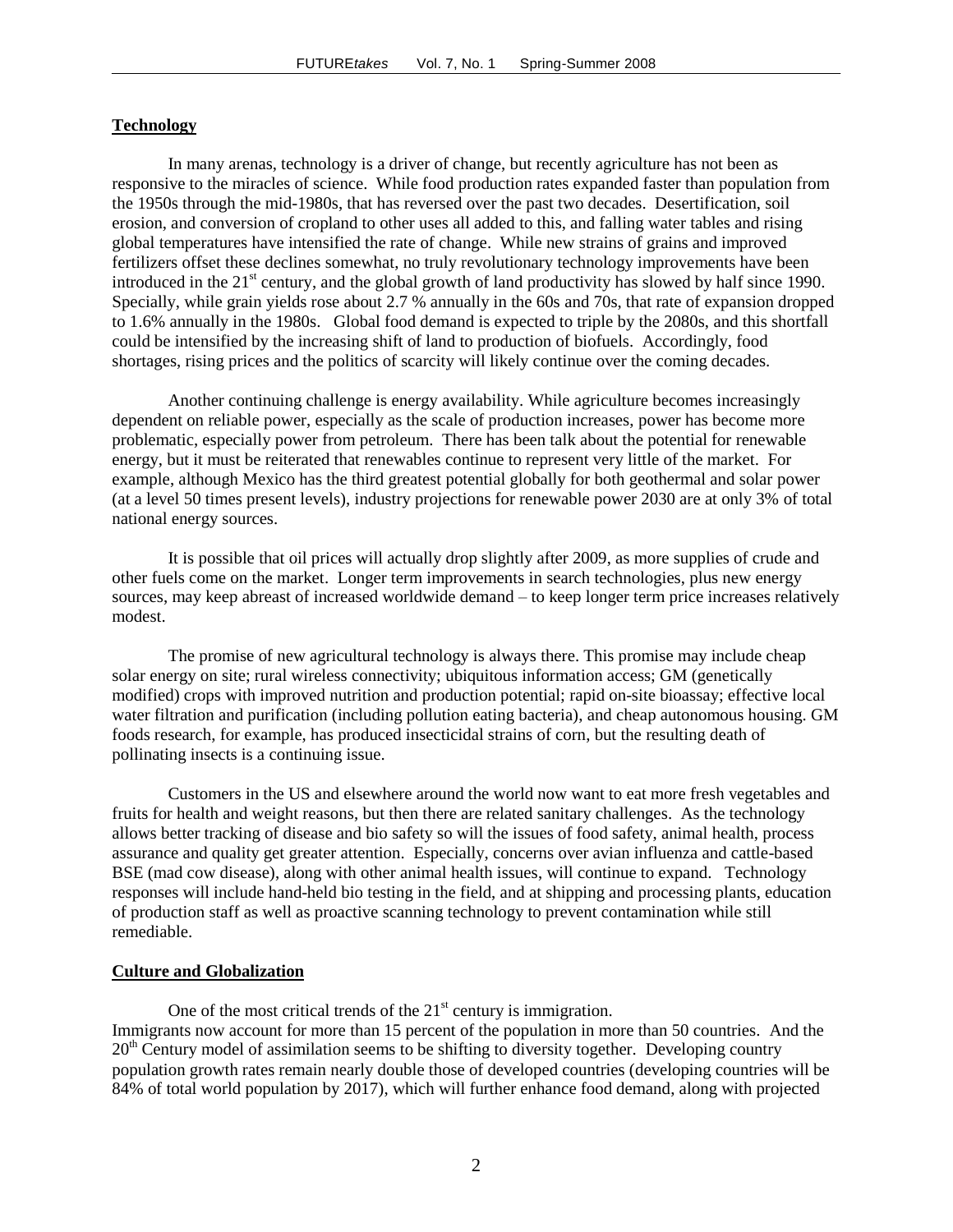economic growth. Expanded food production in Brazil, Argentina, Canada, Ukraine and Russia will further complicate the global marketplace.

At present, the global population is evenly divided between urban and rural, but by 2030 over two-thirds of that global population will live in cities and 80 percent of urban residents will be in developing countries. This will be more than just the megacities as now mid-sized and even smaller cities are being caught up in these accelerated growth patterns. This means less land for agriculture, but also shorter distance to market and more access to an urban labor market.

The longer term decline of the power of nation states over the past decade or two is now being offset by a rise of nationalism that is fraying numerous global business ties…..These counter forces are further complicated by growing global marketing driven by improved transportation and preservation technologies such as the increased success of New Zealand cheese worldwide.

While some countries have retained many their smaller traditional production facilities, production scales for dairy, swine and poultry and grains are growing very rapidly in the rest of the world, especially the United States and Canada. Growth of large scale processing, especially in animal agriculture to serve global markets, will continue to be a political issue. In truck crops and grain it is also a farm strategy issue, as large scale mono-cropping can lead to disastrous losses to disease when the vulnerability of single crop farming is not balanced by the buffer of a variety or crops.

#### **Economics and Trade**

The economics of food production is becoming more complex over time. While the number of undernourished people declined by 37 million in the 1970s, and by 100 million in the 1980s, it declined only by 20 million in the 1990s and grew by 23 million since 2000, largely because of drought, environmental disaster, overfishing, etc.

Demand for animal protein varies directly with the growth of domestic income and population. With a move away from staple foods toward increased diet diversification, customers make more specific demands about nutrition, health, and production practices. Lifestyle changes from new values (health and weight loss) lead to more demand for chicken versus red meat, but often chicken production and vegetable production are intermixed (with a negative impact on biological safety). As well, the mixing of GM and non-GM foods has raised many concerns, and import restrictions exist in 35 countries.

Many feel that the current global food and agricultural system is presently in crisis and the future is likely to be worse. Some countries produce as little as 30% of their food consumption needs within their borders. Accordingly, recent global food price inflation has hit the poorest groups the hardest, especially as more countries limit trade export access to their domestic food production. While advances in agricultural technology will enhance production and reduce prices over the long run, many of the poorest social groups on both the production and consumption sides of the market equation continue to struggle – with the related social unrest and protests – bringing food riots and political instability. Prices are rising fastest in basic staples, thus giving the least flexibility to those with the most restricted diet…

The global anxiety over food supplies has led to recent stockpiling such commodities as wheat and other grains in other countries – thus driving grain futures higher, with less and less chance of a return to previous pricing levels – in contrast to the past. As global stocks-to-use ratios continue to decline, prices for grains will rise, especially with increased use for fuel production – for example, yellow corn and ethanol conversion.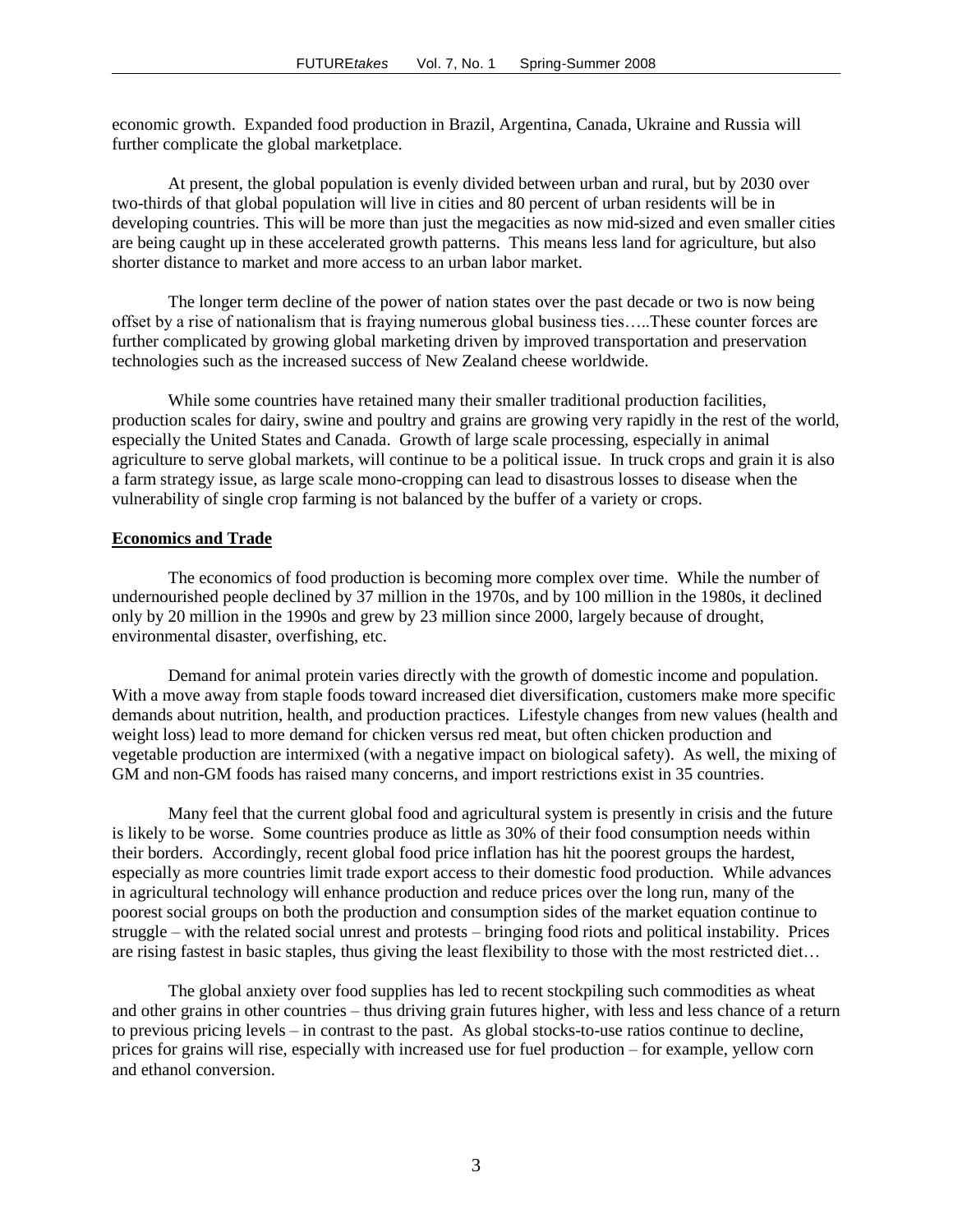While the North American economy is projected at about 3% annual growth for the next decade, Asian export levels are staying strong (China at 9% growth annually). But world consumption of many grain, oilseed and meat commodities has exceeded world production for almost a decade, resulting in a decline of commodity supply and the resulting rise in prices. The export markets of the US may soon be challenged by China and India, with their steady population and income increases.

#### **Engineering**

Long-term plans have been proposed for connected high volume northbound transportation corridors across North America, all the way to Canada. However, expedited border crossings necessary for effective commerce along these high-tech thruways continue to be complicated by national security issues, and the concept of one single North American border is still unrealized. The cultural push-back against globalization trends by national economies continues to escalate, thus complicating transnational engineering projects.

Engineering challenges often need more than engineering solutions. For instance, water is a good example…..By 2025, three billion people worldwide could be in a condition of water scarcity (compared to 700 million today). And there is the growth in popularity of crops like alfalfa, pecans, and sugar cane – all high water using crops. Dairy is also very water intensive and the growth of milk production has almost doubled in the past 15 years in a number of countries.

Irrigation pulls off animal, pesticide and fertilizer run-off out of rivers and other surface water…while deep well groundwater sources require additional resources for reaching dropping aquifers. Hydroponics is more conservative of water resources, but is also high tech and high investment (especially greenhouses) – and represents a significant culture change in many nations, as does the shift to organic fruits and vegetables.

Rural infrastructure challenges will continue. These challenges include costs of food marketing (transport to processing and packaging facilities), including poor roads, high fuel prices, and undependable transport. Local solar and wind might solve some energy problems… but transport, local energy production and wise water management will continue to be critical problems.

#### **Environment**

Global warming and climate change further aggravate the land production drop offs discussed earlier in this article. First, there is already global evidence of crop migration and shifts in growing patterns. It is well established that agricultural productivity improves as temperatures go from cool to warm, then decline as it moves from warm to hot. Accordingly, those countries nearer the Equator will suffer the greatest decline in productivity. Recent IMF studies look out to 2080 to show a temperature increase in equatorial farm areas of as much as 20 degrees Celsius with a doubling of atmospheric carbon dioxide – resulting in a drop in agricultural productivity of up to 36% in some countries. But it must be remembered that this is 70 years in the future and assumes no policy changes or new technological solutions. Crop migration and water utilization demands are already shifting old patterns of farming. And so will the threat of new diseases and new bio pollution. And finally, recent research into carbon fertilization suggests that more  $CO<sub>2</sub>$  in the atmosphere could significantly increase photosynthesis in crops like wheat, rice and soybeans, but this does not help sugar cane or maize.

It is highly possible that a World Environmental Organization similar to the WTO will be created within the next decade. For one, there will be 50 million environmental refugees worldwide in 2010 and 200 million by 2050. The re-insurance industry estimates as much as \$300 billion in losses annually from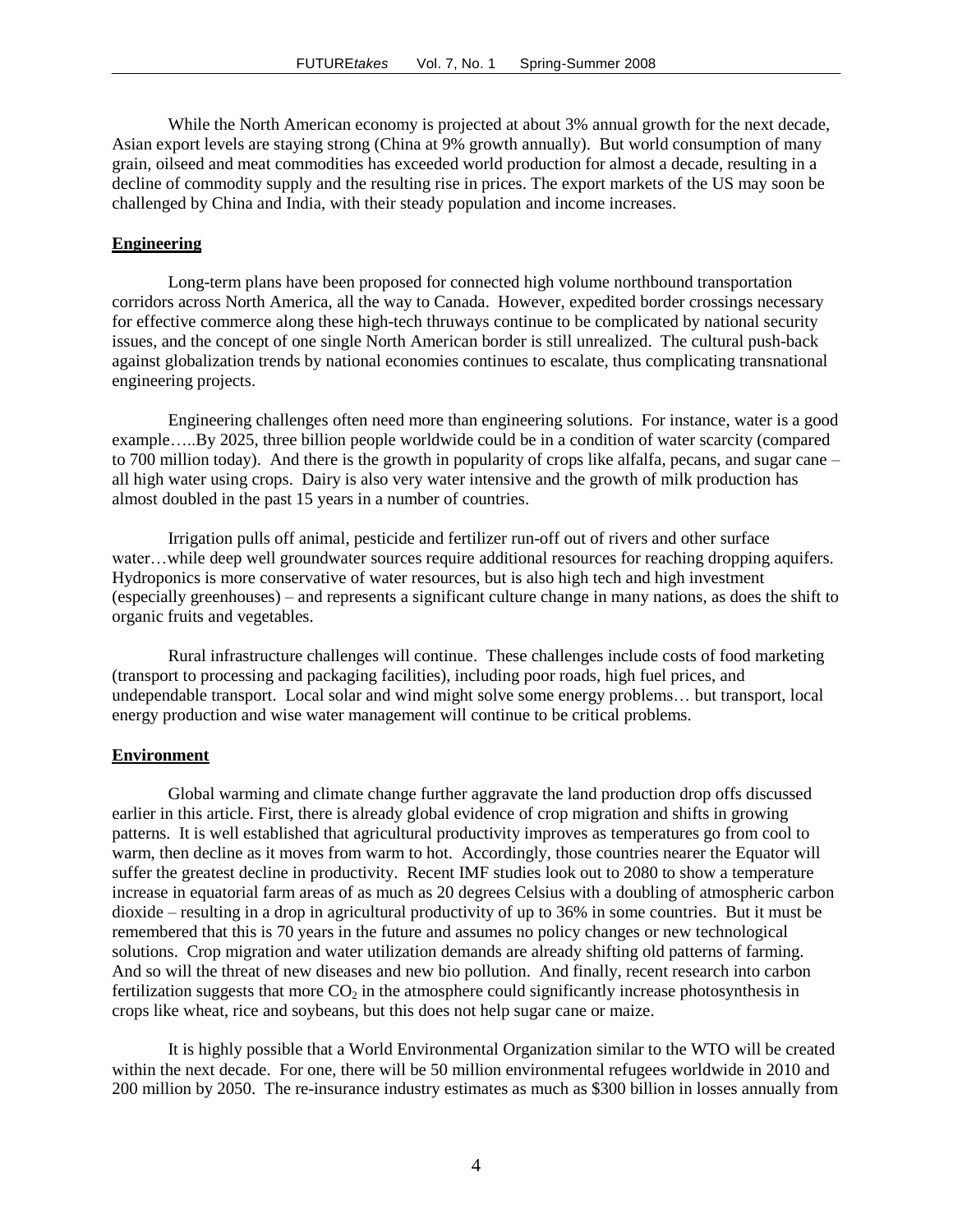climate change damages to the environment. And weather index insurance is just getting started. The need is certainly there.

There are numerous changes from expanded ethanol production – new refineries being built close to fields are paying twice as much as traditional markets. With costs of grain rising, so does the cost of meat (tied to costs of feeding cattle, hogs and chickens), related products (eggs and dairy), and ingredients for other items such as corn syrup and starch. But urban restrictions on vehicle fuels will continue drive the demand for ethanol across the globe.

Although ethanol continues to produce animal feed as a by-product, it is difficult for animals to digest and needs starch supplement for effective nourishment. Corn yields per acre have continued to double each generation, and there is also the shift of land production away from beans, rice and barley.

#### **Conclusion**

Global cultural change is not a freestanding process; economic, technological, and governmental factors are involved as well. Agriculture provides a good medium through which to explore this process, as all humans need to eat, and the impacts of agricultural change are universal.

#### *Tim Mack is President of the World Future Society.*

#### *POINTS FOR THE CLASSROOM (send comments to [forum@futuretakes.org\)](mailto:forum@futuretakes.org):*

- o *How will increasing cross-cultural interaction impact consumer food preferences and agricultural practices in your part of the world?*
- o *Mack discusses the rapid growth of agricultural production scales, especially in the US and Canada. In which parts of the world, if any, will the family farm or other small farms survive, and why?*
- o *Will pressures to increase agricultural yield per acre – to meet expanding global demand for food – lead to changes in consumer choices (for example, more vegetables but less meat)? What new agricultural practices and technologies might emerge to meet the increasing demand?*
- o *Speculative investment is already under attack because of increasing energy costs, and as Mack observes, is also driving grain prices higher. What are the long-term implications to speculative investment itself?*
- o *In what ways will increasing urbanization – and its impacts on family size – impact environmental degradation and resource consumption? In turn, what "wild cards" might impact the urbanization trend?*
- o *Mack observes that "some countries produce as little as 30% of their food consumption needs within their borders." In the energy sector, present trends might be expected to favor energy-rich nations and regions, not only from an economic vantage point but also from a geostrategic one. Within the next decade, which nations and regions will best be able to leverage food as a geostrategic resource? Consider*
	- *Local climate change (e.g., desertification, soil erosion, falling water tables, changing*   $\bullet$ *temperatures and precipitation levels)*